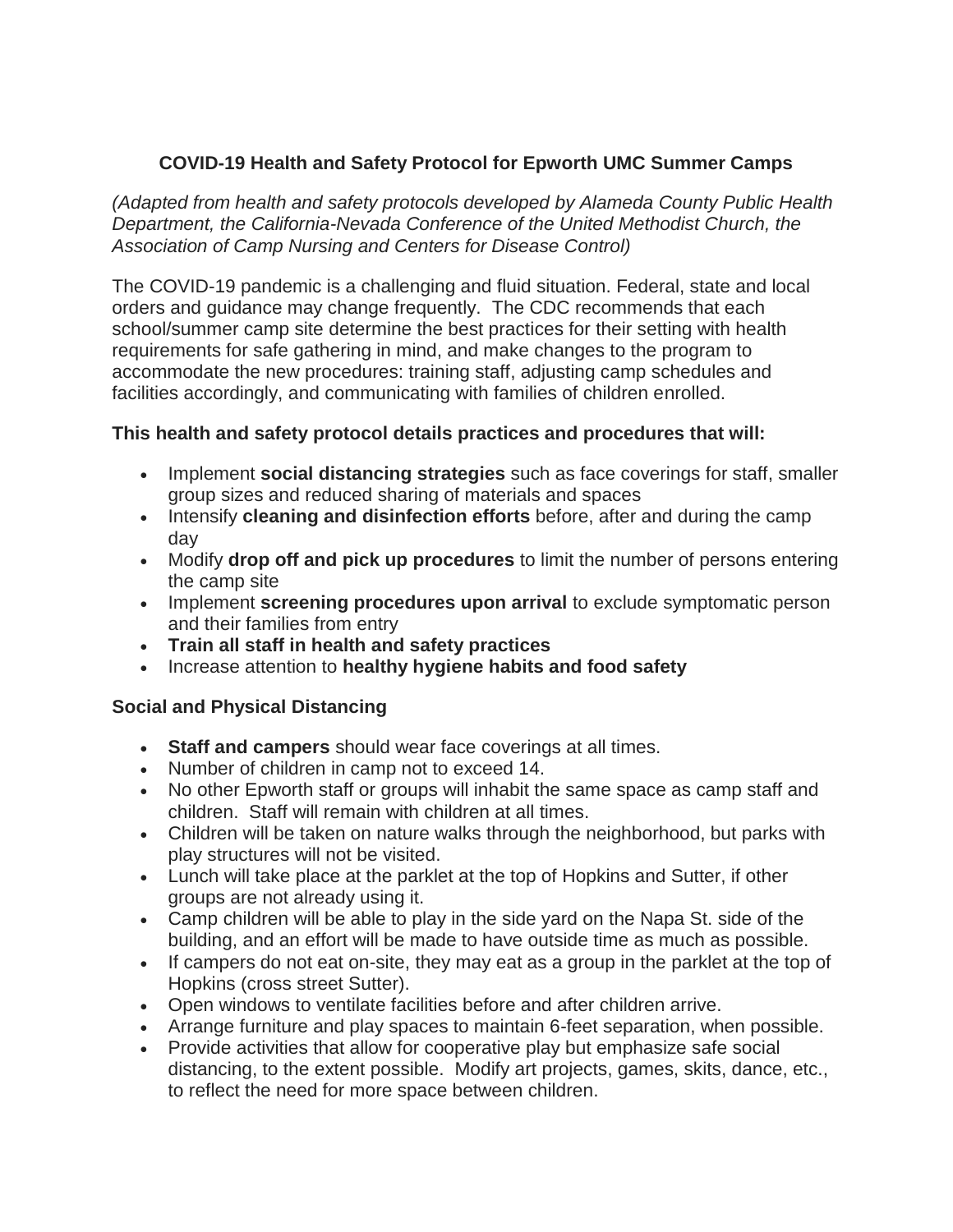Restrict nonessential visitors and volunteers at this time.

### **During Drop Off and Pick Up**

- Children will enter and exit the building through the Napa Street entrance. They will be the only group that enters/exits through these doors.
- Conduct visual wellness checks of all children upon arrival and ask health questions when concerned. Implement daily health screenings (see below).
- Adjust pick-up and drop-off to limit the number of people entering the building.
- Mark sidewalk, entrance to the building, interior hallway and all second floor hallways with duct-tape in six foot increments so that staff, children and parents can appropriately social distance while dropping off, picking up, signing in, etc.
- Encourage families to have the same parent or caregiver drop off and pick up each day.
- Ask parents and caregivers to wash their own hands and assist in washing the hand of their children before drop off, prior to coming for pick up, and when they get home.
- Ask parents and caregivers to bring their own pens when signing children in and out.
- Install hand sanitizers near all entry doors and high traffic areas.

### **Daily Health Screenings**

In order to exclude from camp any child, parent, caregiver or staff showing symptoms of COVID-19, schools must implement daily screenings before entry to the school. Persons who have a fever of 100.4 degrees or above or other signs of illness should not be admitted to the building. Encourage parents to be alert for signs of illness in their children and to keep them home when they are sick.

- **All camp staff and campers will be screened by a touchless thermometer each morning before entering the camp site building.**
- Screening should include asking all individuals about any symptoms (primarily fever, cough, difficulty breathings or other signs of illness within the last 24 hours), that they or someone at home might have.
- Ask parents to screen themselves and children daily, prior to coming to camp. Parents must also notify staff if their children have taken any fever reducing medications in the prior 24 hours.
- Monitor staff and children throughout the day for any signs of possible illness.
- If staff or a child exhibit signs of illness, follow the site procedure for isolation from the general room population and notify the caregiver immediately to pick up the child.
- All personal items of staff and campers should be labeled and kept in a separate bag to ensure items are separate from others. Personal toys, stuffed animals should be kept at home.

# **Cleaning and Sanitation**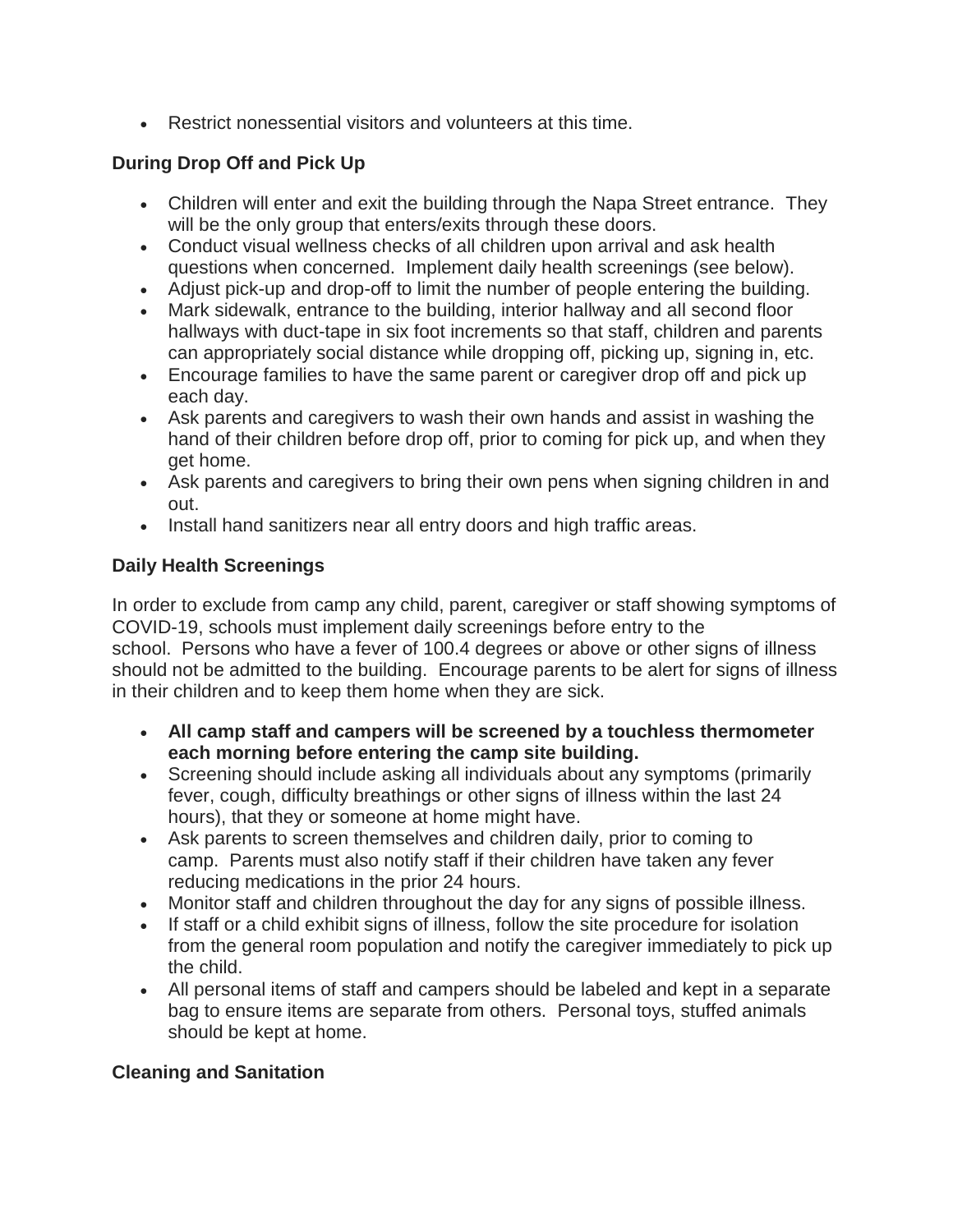- During the day, routinely clean, sanitize and disinfect frequently touched surfaces, especially games. This may also include cleaning objects/surfaces not ordinarily cleaning daily such as doorknobs, light switches, countertops, tables and chairs.
- Children's books, like other paper-based materials such as drawing paper, are not considered high risk for transmission and do not need additional cleaning or disinfection procedures.
- Designate a tub for objects that need to be cleaned and wiped after use.
- Staff will perform a thorough cleaning of the site at the end of each day.

### **Bathroom**

- Maintain social distancing and limit the number of children using the bathroom at one time.
- Sanitize the sink and toilet handles before and after each child's use and teach children to use a tissue when using the handle to flush the toilet.
- Wash hands for 20 seconds and use paper towels to dry hands thoroughly.

### **Practice Healthy Hygiene**

- Implement and enforce strict handwashing guidelines for all staff and children. Hands should be washed upon arrival, before and after eating or handling food, and after using the bathroom, after playing outdoors, and after touching face or mouth.
- Post signs in restrooms and near sinks that convey proper handwashing techniques.
- Teach, model and reinforce healthy habits and social skills:
	- $\circ$  Explain to children why it's not healthy right now to share drinks or food.
	- o Practice frequent handwashing.
	- o Model and practice handwashing before and after eating, after coughing or sneezing, after playing outside, and after using the bathroom.

### **Food Preparation**

- Utilize more tables, space to spread children out
- Practice proper handwashing before and after eating.
- Use paper goods and disposable plastic utensils when possible, following CDC and DCPH COVID-19 food handling guidelines.
- Clean and disinfect trays/tables after snacks/meals.
- Limit number of staff preparing snack.
- Keep food covered to avoid contamination.

# **Keep Environment Safe**

• Limit the amount of sharing.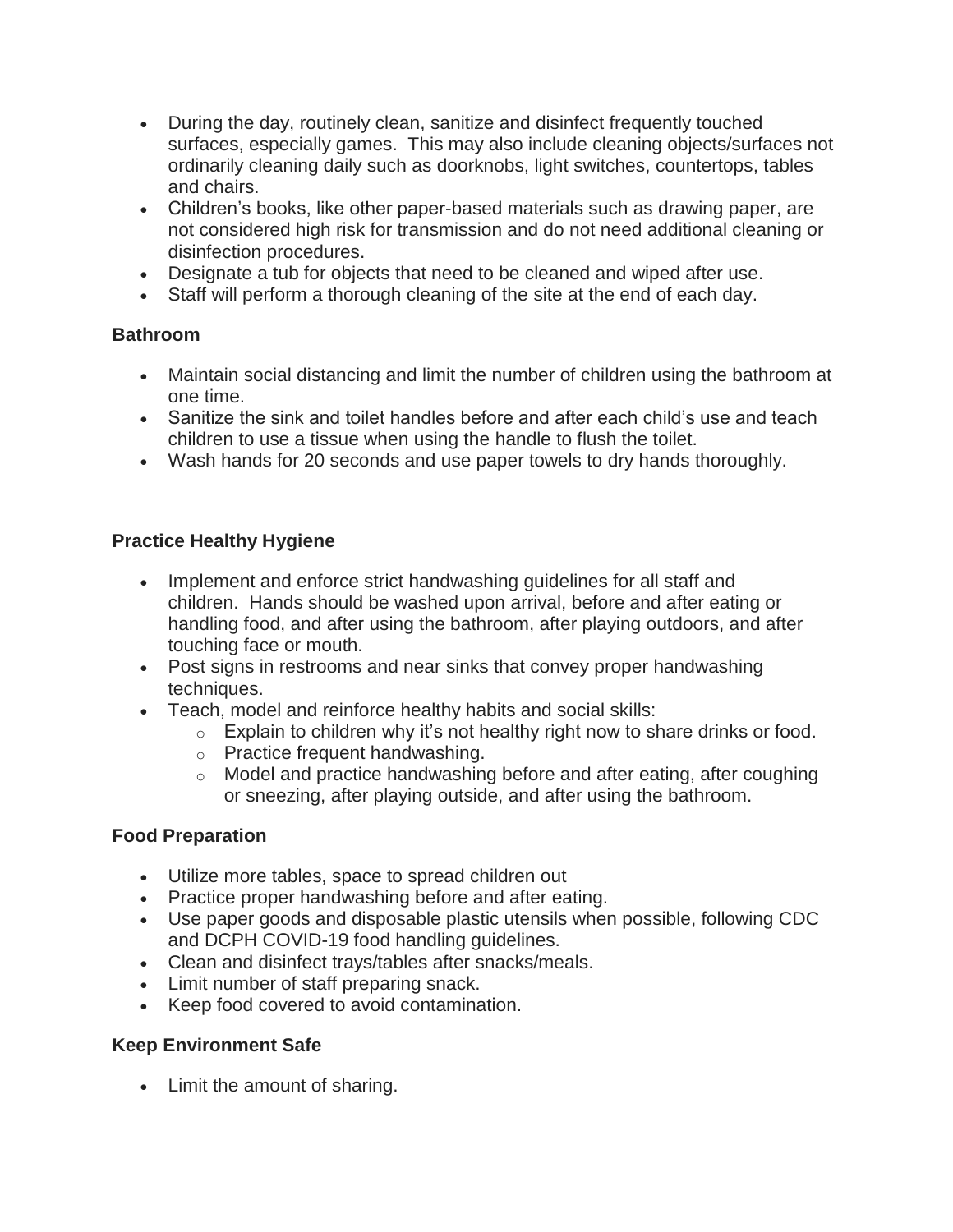- Keep each child's belongings separated (at 6 foot increments outside Room 25 on second floor)
- Ensure adequate supplies to minimize sharing of high touch materials to the extent possible (art supplies, in particular). Regularly clean/disinfect art supplies, as is feasible.
- Offer more opportunities for individual play or solo activities, or create "joint" projects, where each child works on their own part of the collective piece, which will be assembled together.
- Plan activities that do not require close physical contact between multiple children.
- Stagger indoor and outdoor play and adjust schedules to reduce the number of children in the same area.
- Use carpet squares or other visuals for spacing.

# **Building Considerations**

**Ventilation:** ensure that ventilation systems operate properly and increase circulation of outdoor air as much as possible by opening windows and doors, using fans, and other methods.

**Water systems:** take steps to ensure that all water systems and features are safe to use after a prolonged facility shutdown**. Hallway water fountain will be covered and a sign posted saying not to use it.**

**Utilizing Outdoor Areas:** do as many activities as feasible in available outdoor areas around the church building and front lawn near Hopkins and Napa.

### **Preparedness Plan**

### **If a staff member or child becomes ill during the course of the day:**

- Individual will be placed in a separate room, if a staff member. If a child, the child and a staff member will be placed in a separate room until parent arrives.
- Call the parent or caregiver to pick up the child as soon as possible.
- Identify criteria for seeking immediate medical assistance.
- Close off areas used by any sick person and do not use them until they have been cleaned. Wait up to 24 hours or as long as possible before you clean or disinfect to allow respiratory droplets to settle before cleaning and disinfecting.
- Notify local health officials, staff, and families immediately of any possible case of COVID-19 while maintaining confidentiality as required by the Americans with Disabilities Act (ADA).

# **If COVID-19 is confirmed in a child or staff member:**

- **Close off areas used by the person who is sick.**
- Open outside doors and windows to increase air circulation in the areas.
- Wait up to 24 hours or as long as possible before you clean or disinfect to allow respiratory droplets to settle before cleaning and disinfecting.